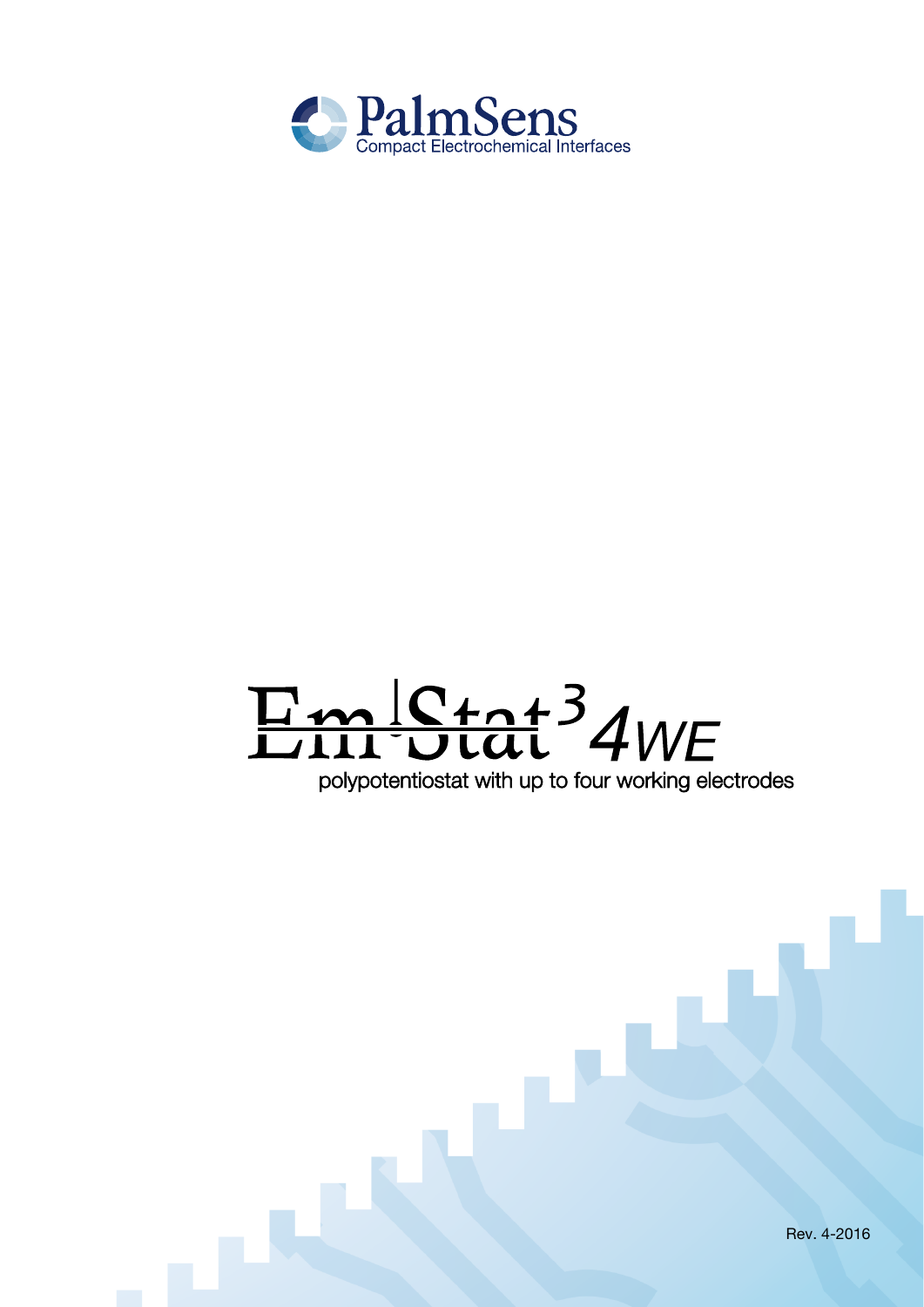

The EmStat3-4WE consist of a standard EmStat3 potentiostat and additonally three 'bipotentiostat' modules.

The instrument is used for electrochemical systems with 1, 2, 3, or 4 working electrodes (WE1 - 4) all sharing the same counter (CE) and reference electrodes (RE) or combined CE/RE.

The embedded software of the EmStat3 instruments provides all relevant methods for electrochemical sensors.

### **Voltammetry**

The available voltammetric methods are:

- Differential pulse voltammetry **DPV**<br>Normal pulse voltammetry **DPV** 
	-
	- **•** Normal pulse voltammetry **NPV**<br>• Square wave voltammetry **NPV** SWV
	- Square wave voltammetry SWV<br>
	Linear sweep and cyclic voltammetry LSV and CV Linear sweep and cyclic voltammetry

These methods can all be used in their stripping modes which are applied for (ultra-) trace analysis.

#### Amperometry

The amperometric methods are:

|    | Amperometric detection                | AD          |
|----|---------------------------------------|-------------|
| ٠. | Pulsed amperometric detection         | <b>PAD</b>  |
|    | Multiple pulse amperometric detection | <b>MPAD</b> |
| п. | Multistep amperometry                 | МA          |

The additional WE's can each individually be used in two different modes:

1: The potential of the additional WE has a constant dc-potential offset with respect to WE1 2: The potential of the additional WE has an independent fixed dc-potential

Each potentiostat has eight current ranges: 1 nA to 10 mA with a resolution of 1 pA at the lowest current range and can automatically select the optimal current range.

The current is measured using a zero resistance ammeter (ZRA).

See page 4 for instrumental specifications.

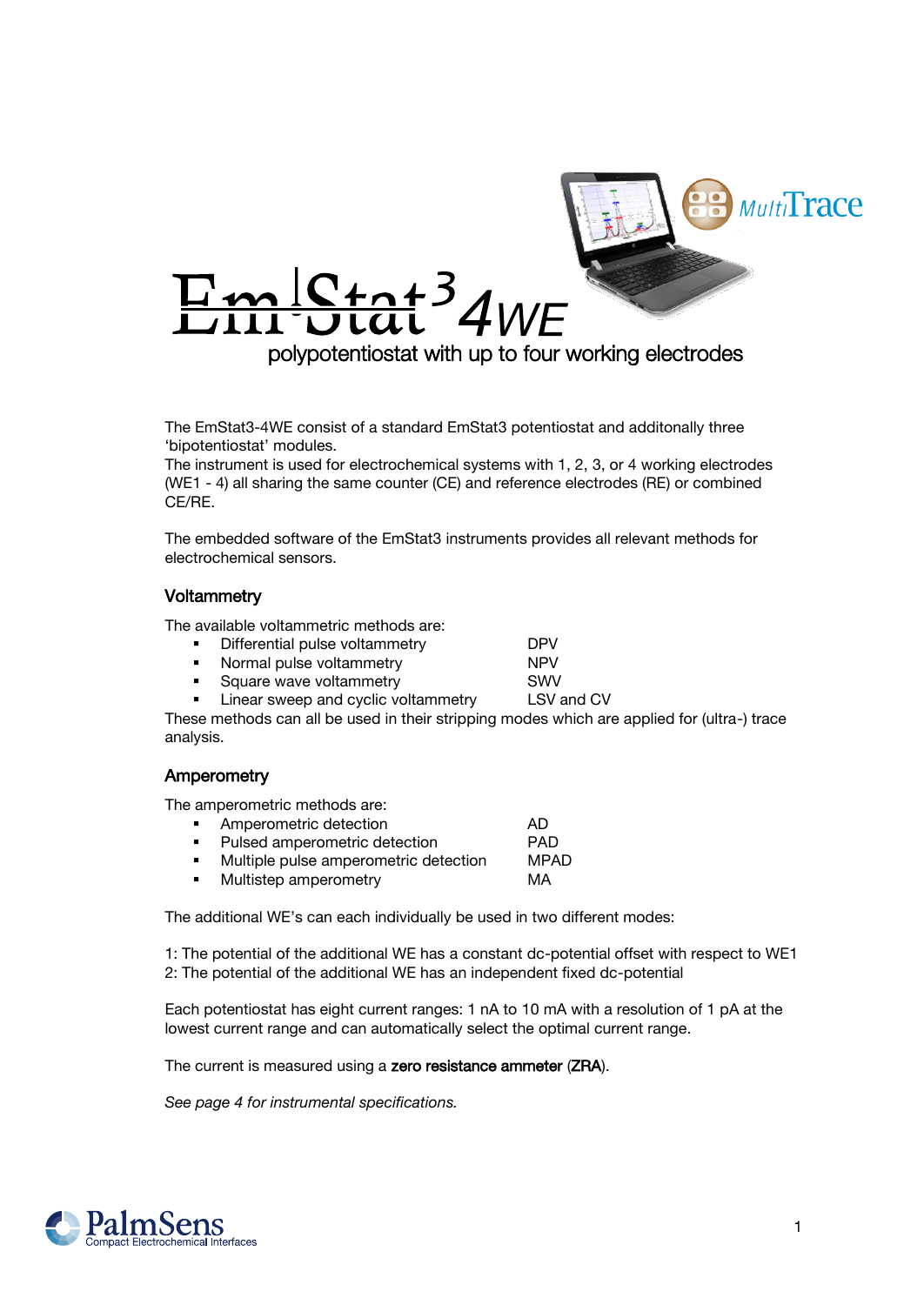# MultiTrace software

The MultiTrace software controls the main potentiostat and the bipotentiostat modules. This program is based on the PSTrace software for the PalmSens and EmStat instruments.



# **Output**

Data files can be stored (automatically) and loaded. These files are standard ASCII files and can easily be imported in other programs. With each data file a file with the method parameters is created and the user can create an additional text file (in Word format) with personal comments or information.

# Excel

A data tab showing the raw measured data for each channel is available in both the simultaneous mode and the individual mode. This data can also be exported to Excel by means of a single click on the Export-to-Excel button next to the plot. A native Excel plot will be generated as well.



The manual control tab allows for controlling the cell and reading potentials and currents of each individual channel.

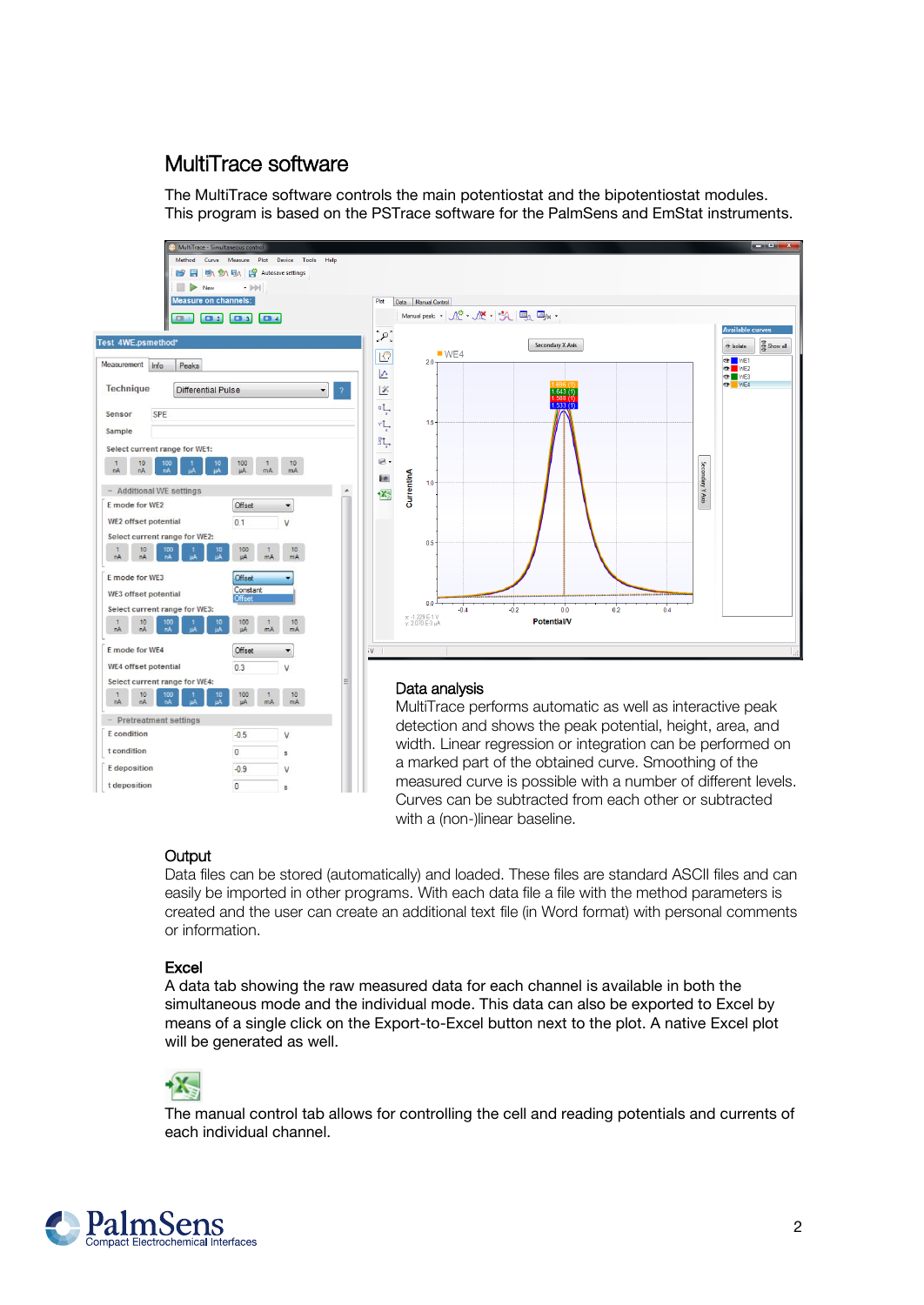# Specifications of general parameters

#### General pretreatment:

Apply conditioning, deposition or begin potential for: 0 – 1600 s

#### General voltammetric parameters:

| Potential range for EmStat3: | $-3.000$ V to $+3.000$ V |
|------------------------------|--------------------------|
| Step potential:              | $0.1$ mV to 250 mV       |
| Pulse potential:             | $0.1$ mV to 250 mV       |

#### Limits of some technique specific parameters for EmStat3-4WE:

| NPV and DPV:           | Scan rate:                                                                                                   | 0.025 mV/s $(0.1 \text{ mV step})$ to 50 mV/s<br>$(5 \text{ mV step})$ |
|------------------------|--------------------------------------------------------------------------------------------------------------|------------------------------------------------------------------------|
|                        | Pulse time:                                                                                                  | 5 ms to 300 ms                                                         |
| SWV <sup>1</sup> :     | Frequency:                                                                                                   | 1 Hz to 500 Hz                                                         |
| LSV and CV:            | Scan rate:                                                                                                   | 0.01 mV/s (0.1 mV step) to 5 V/s<br>$(5 \text{ mV step})$              |
| AD:                    | Interval time:<br>Run time:                                                                                  | 1 ms to $300 s$<br>1 s to $>$ 5000 hours                               |
| PAD:                   | Interval time:<br>Pulse time:<br>Run time:                                                                   | 50 ms to 300 s<br>1 ms to 1 s<br>10 s to 5000 hours                    |
| MPAD:                  | Pulse times:<br>Run time:<br>Number of potential levels:                                                     | 100 ms to $2s$<br>10 s to $>$ 36 hours<br>3                            |
| Multistep Amperometry: | Interval time:<br>Number of potential levels:<br>Number of cycles:<br>Maximum number of points:<br>Run time: | 1 ms to $300 s$<br>1 to 255<br>1 to 20000<br>200000<br>>180 days       |

Note: some limits of parameters are set for practical reasons and can be modified on request. <sup>1</sup> MultiTrace provides the option to measure forward and reverse currents separately.

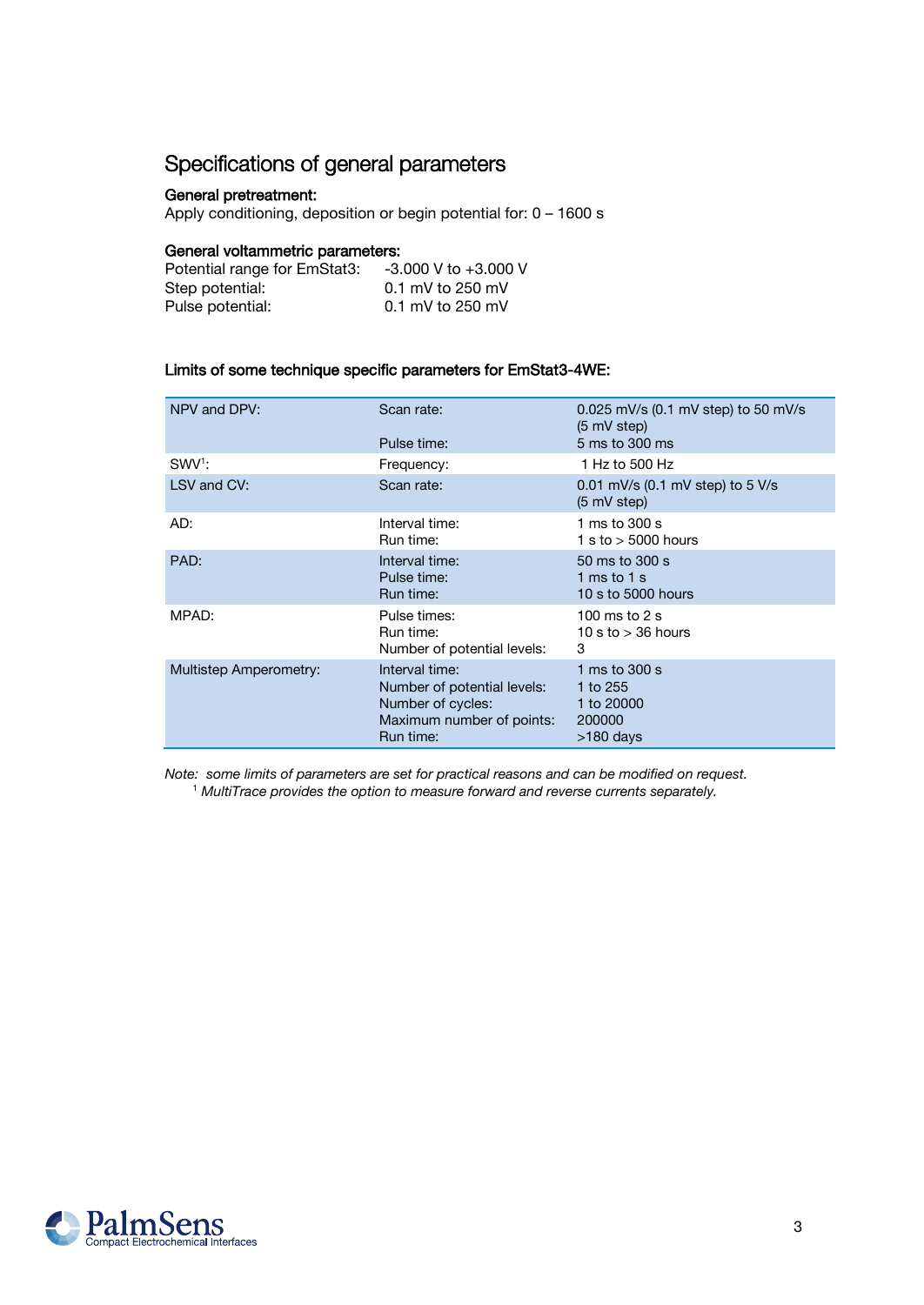

#### Specifications of the main potentiostat:

| - dc-potential range           | ± 3.000 V                                                       |
|--------------------------------|-----------------------------------------------------------------|
| - compliance voltage           | ± 5V                                                            |
| - dc-potential resolution      | $0.1$ mV                                                        |
| - max. dc-offset error         | $2 \text{ mV}$                                                  |
| - accuracy                     | $\leq 0.2 \%$                                                   |
| - current ranges               | 1 nA to 10 mA (8 ranges)                                        |
| - maximum current              | $\pm$ 20 mA typical and $\pm$ 15 mA minimum for the sum of WE1, |
|                                | WE2, WE3, and WE4                                               |
| - current resolution           | 0.1 % of current range                                          |
|                                | 1 pA on lowest current range                                    |
| - accuracy                     | $\leq$ 0.5 % of current range at 10 nA and $\leq$ 1 % at 1 nA   |
|                                | $\leq$ 0.2 % at 100 nA to 100 uA                                |
|                                | ≤ 0.5 % at 1 mA, 10 mA                                          |
|                                | all with additional 0.2 % offset error                          |
| - electrometer amplifier input | $> 100$ Gohm // 4 pF                                            |
|                                |                                                                 |

- rise time approx. 100 μs
- sensor connection shielded cable with circular connector for WE1, CE and RE

#### Specifications of the additional three polypotentiostat modules:

| - dc-potential offset range    | $\pm$ 3.000 V                                                   |
|--------------------------------|-----------------------------------------------------------------|
| - dc-potential resolution      | $0.1$ mV                                                        |
| - max. dc-offset error         | 3 mV                                                            |
| - accuracy                     | $\leq 0.2 \%$                                                   |
| - current ranges               | 1 nA to 10 mA (8 ranges)                                        |
| - maximum current              | $\pm$ 20 mA typical and $\pm$ 15 mA minimum for the sum of WE1, |
|                                | WE2, WE3, and WE4                                               |
| - current resolution           | 0.1 % of current range                                          |
|                                | 1 pA on lowest current range                                    |
| - accuracy                     | $\leq$ 0.5 % of current range at 10 nA and $\leq$ 1 % at 1 nA   |
|                                | $\leq$ 0.2 % at 100 nA to 100 uA                                |
|                                | $\leq$ 0.5 % at 1 mA, 10 mA and 100 mA                          |
|                                | all with additional 0.2 % offset error                          |
| - electrometer amplifier input | $> 100$ Gohm // 4 pF                                            |
| - rise time                    | approx. 100 µs- sensor connection shielded cable with           |
|                                | circular connector for WE1, CE, and RE                          |
|                                |                                                                 |

Note: The sensor connection can also be made for specific sensorarray geometries.

#### Housing:

| - dimensions        | 120 mm x 85 mm x 35 mm                                                                                                                                          |
|---------------------|-----------------------------------------------------------------------------------------------------------------------------------------------------------------|
| - weight            | 250q                                                                                                                                                            |
| - power             | 5 V external power supply (included)                                                                                                                            |
| - interfacing       | <b>USB</b>                                                                                                                                                      |
| PC recommendations: | - Windows Vista, 7 or 8 (32-bit or 64-bit)<br>- 1 gigahertz (GHz) or faster 32-bit (x86) or 64-bit (x64)<br>- 1 gigabyte (GB) RAM (32-bit) or 2 GB RAM (64-bit) |

Please contact PalmSens BV for more details or if case customization is required: [info@palmsens.com](mailto:info@palmsens.com)



processor